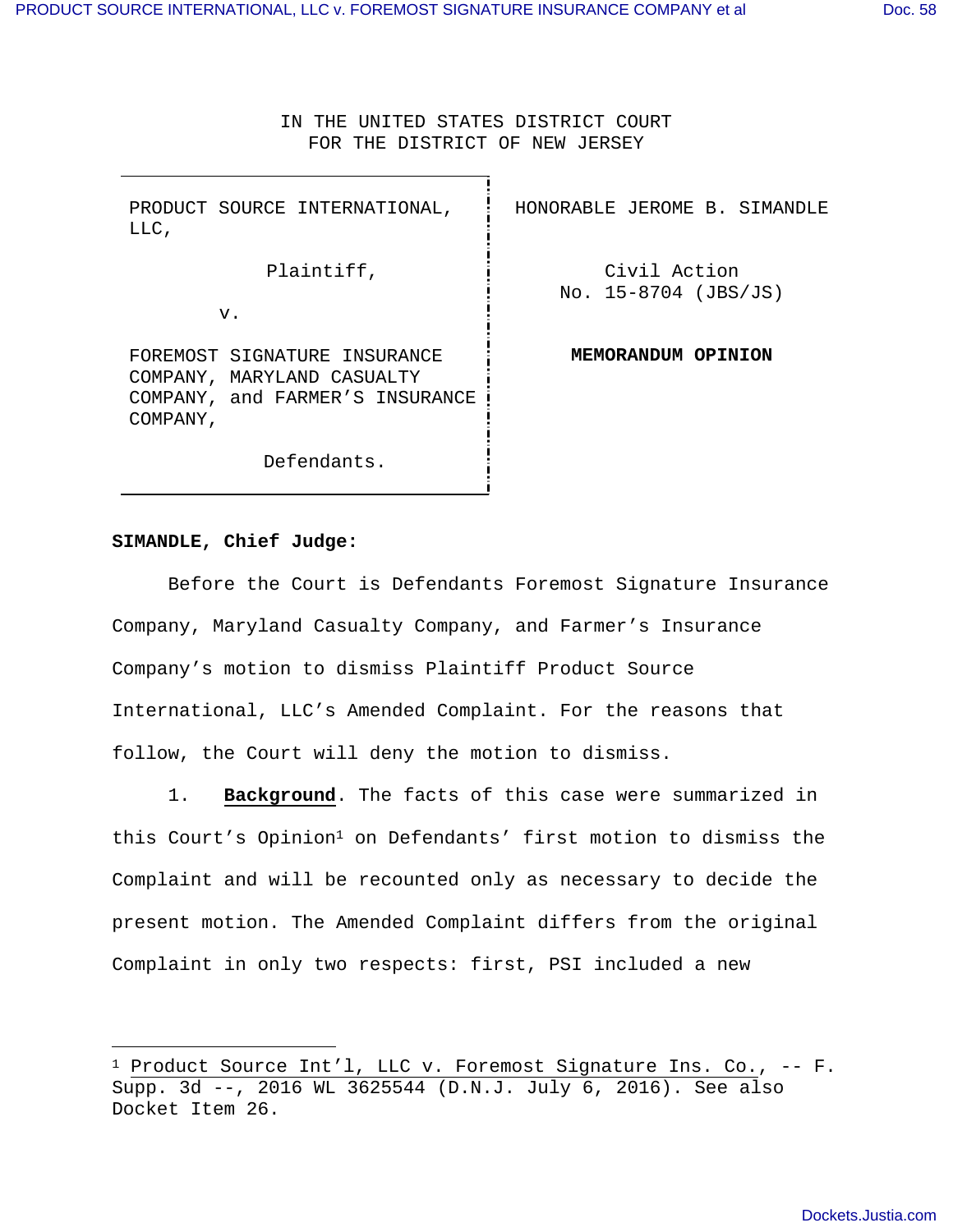footnote clarifying that because "PSI settled the underlying litigation," its declaratory judgment claims "now comprise claims for duties to reimburse" (Amended Complaint [Docket Item 35] at n.  $1$ ); and second, Plaintiff alleges new factual matter underlying Count III, insurers' bad faith. (Id. at ¶¶ 58-83.)

2. Plaintiff Product Source International, LLC ("PSI") holds an insurance policy with Defendants Foremost Signature Insurance Company, Maryland Casualty Company, and Farmer's Insurance Company (collectively, "the Insurers") that provides "general commercial liability . . . subject to certain conditions and exclusions." (Id. ¶ 24.) Those exclusions do not apply to "claims sounding in infringement of trade dress or slogan." (Id. ¶ 43.) Plaintiff alleges that its insurance policies cover "personal and advertising injuries" (id. ¶ 41), including "injury arising out of the use of another's advertising idea in an advertisement, or infringing upon another's trade dress or slogan in an advertisement." (Id. ¶ 42.)

3. Plaintiff has been in litigation with Leonid Nahshin, a non-party to this case, for nearly three years over Plaintiff's use of the phrase "NIC OUT" on the products PSI sells. On June 21, 2013, the Trademark Trial Appeal Board granted Nahshin's petition to cancel Plaintiff's registration for the NIC OUT mark. (Id. ¶ 20.) Plaintiff appealed the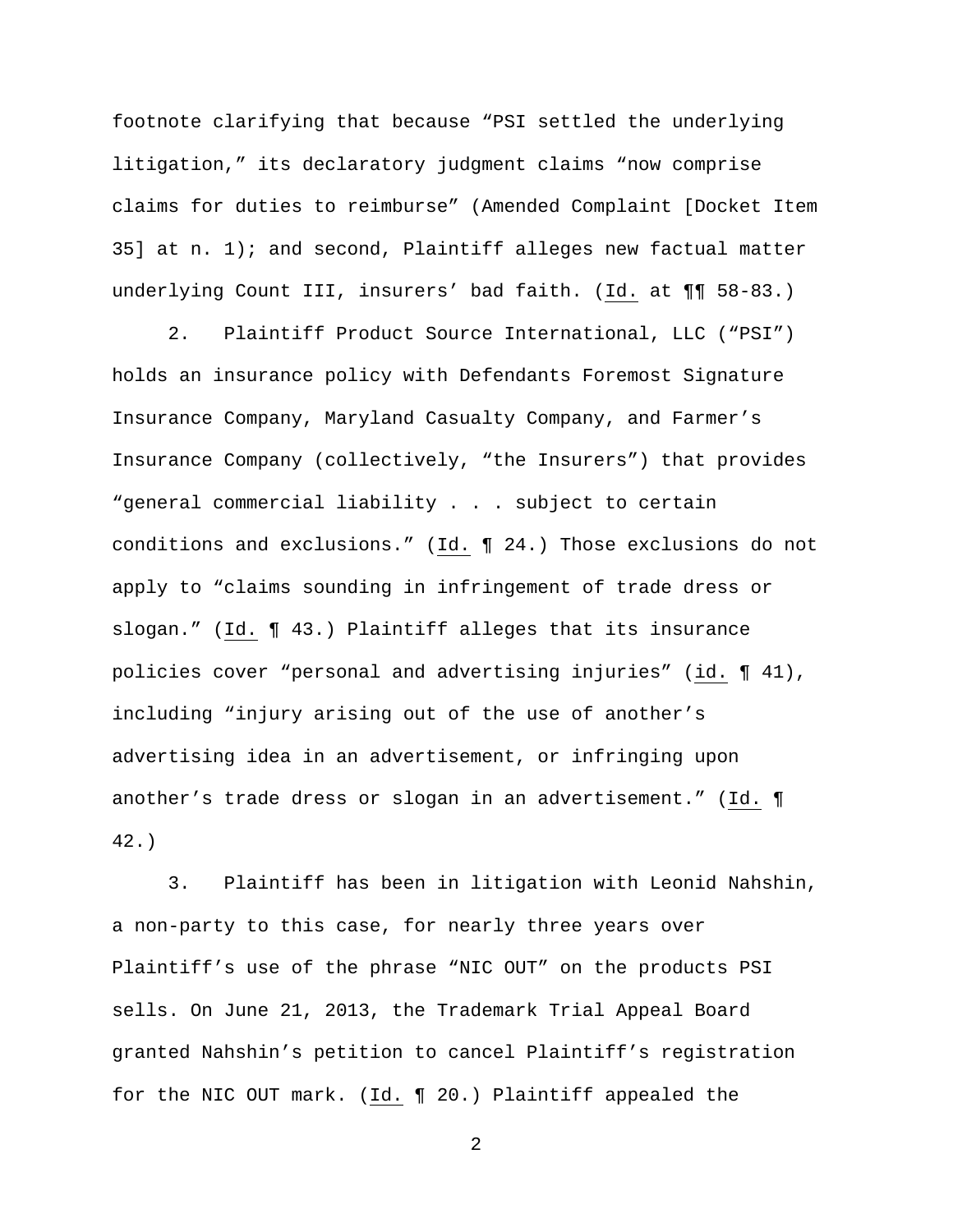Trademark Trial Appeal Board's ruling to the United States District Court for the Eastern District of Virginia (the "Nahshin Action"). (Id. ¶ 21.) Nahshin brought counterclaims against Plaintiff in that case, including a "false designation of origin" claim under the Lanham Act. (Id. ¶¶ 22, 45.)

4. Shortly thereafter, Plaintiff tendered a demand for defense to the counterclaims in the Nahshin Action to the Insurers. (Id. ¶ 23.) The gravamen of Plaintiff's Amended Complaint is that the Insurers independently investigated PSI's insurance claim and acknowledged their duty to defend and indemnify PSI in the Nahshin Action, but, to date, have failed to provide PSI any funds to cover litigation costs or the settlement reached with Nahshin in December 2015. (See id. at ¶¶ 24-49, 58-84.) According to PSI, it was forced to settle the Nahshin Action while cross-appeals to the Fourth Circuit Court of Appeals were pending because it could not afford to continue litigation without financial assistance from the Insurers. (Id. at ¶¶ 62-63, 73-74.) The Insurers have since indicated that they believe that "only a fraction" of the legal defense costs, "if any at all" were "potentially" covered by the policies (id. ¶ 35; see also Exhibit 5 to Def. Mot. to Dismiss), despite numerous letters sent from PSI's counsel to the Insurers explaining that "under well-established, cited New Jersey case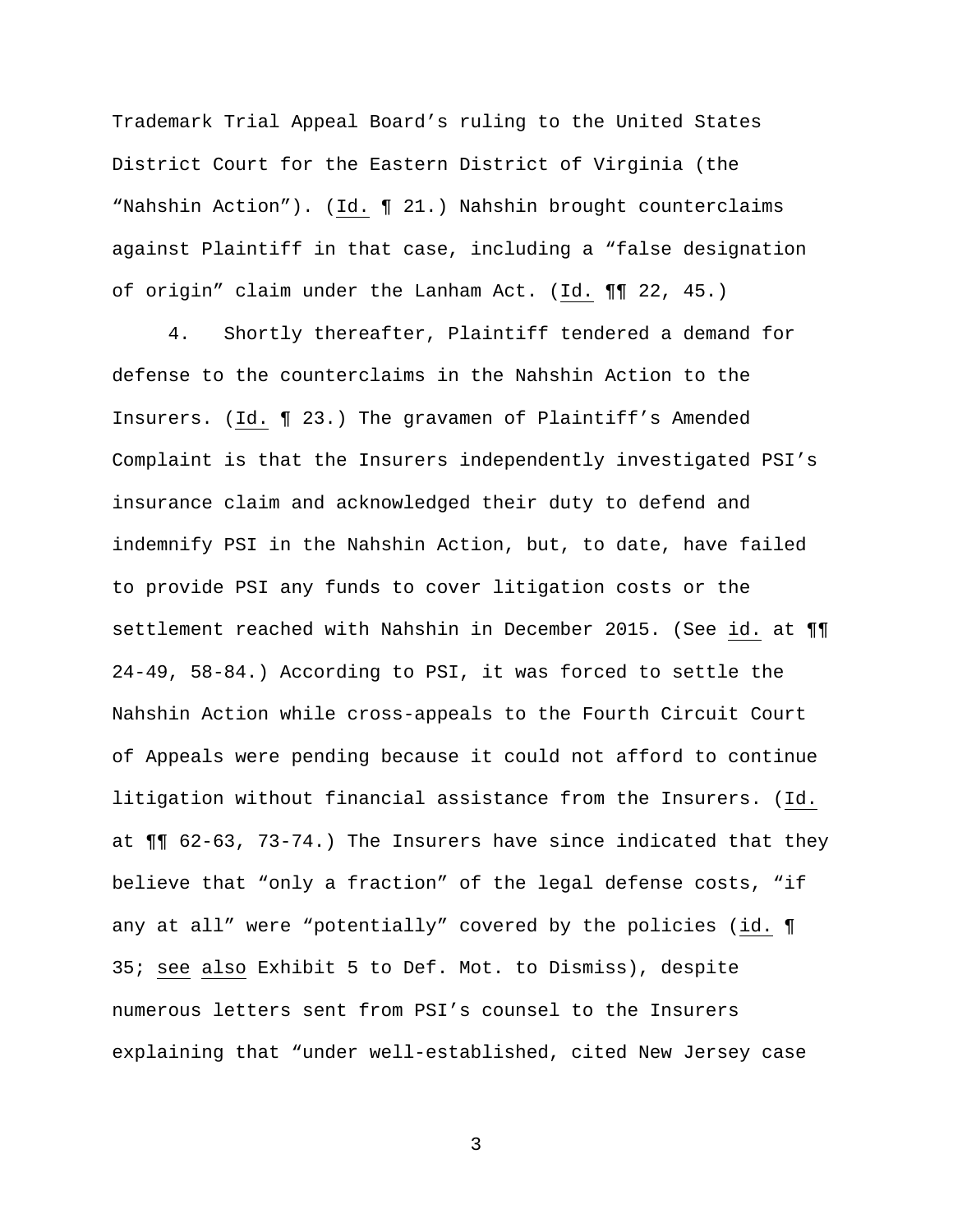law PSI was entitled to a duty to defend and a duty to indemnify." (Id. ¶ 82.)

5. Plaintiff filed this action in the Superior Court of New Jersey, Camden County, on October 27, 2015, bringing claims against the Insurers for declaratory judgments as to the Insurers' duty to defend and indemnify Plaintiff in the Nahshin Action, and for insurance bad faith in denial of coverage for the Nahshin Action. [Docket Item 1.] Defendants timely removed this case to the United States District Court and filed a motion to dismiss [Docket Item 8] on the basis that Plaintiff's request for declaratory judgment are moot and that it failed to state a claim for relief for insurers' bad faith. This Court granted in part and denied in part Defendants' motion to dismiss, finding that Plaintiff had set forth a justiciable controversy over Defendants' duties to defend and indemnify Plaintiff in the Nahshin Action, but had not stated a plausible bad faith claim. Product Source Int'l, LLC v. Foremost Signature Ins. Co., -- F. Supp. 3d --, 2016 WL 3625544, at \*4, \*5 (D.N.J. July 6, 2016). The Court granted Plaintiff leave to amend only its bad faith claim, which it timely did. [Docket Item 35.] This motion to dismiss the Amended Complaint followed. [Docket Item 39.]

6. **Standard of Review**. Federal Rule of Civil Procedure 12(b)(1) enables a party to move to dismiss a complaint for lack of subject matter jurisdiction. Because federal courts are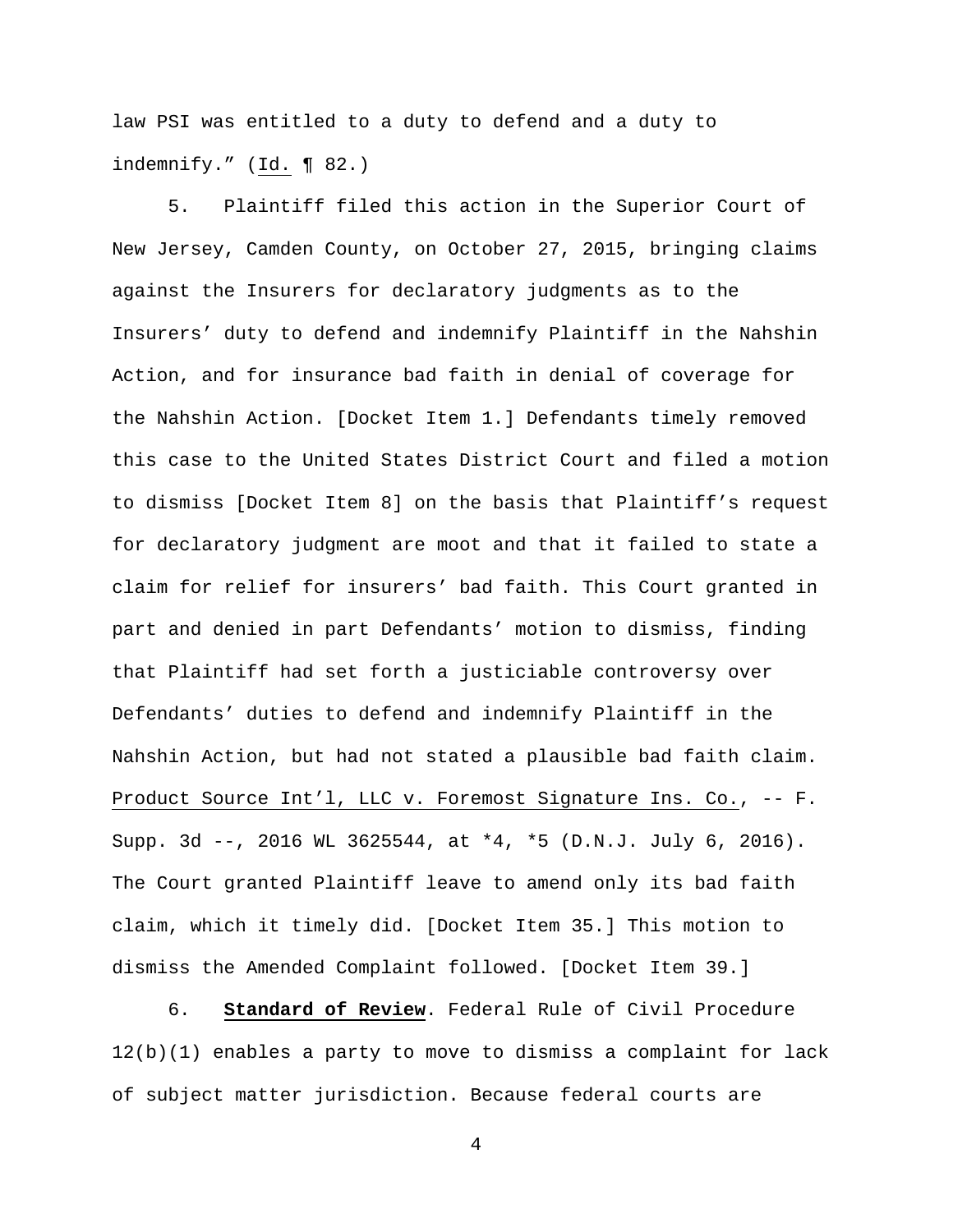courts of limited jurisdiction, the party seeking to invoke the court's jurisdiction bears the burden of proving the existence of subject matter jurisdiction. See Kokkonen v. Guardian Life Ins. Co., 511 U.S. 375, 377 (1994).

7. Article III of the United States Constitution requires that "an actual controversy must be extant at all stages of [the Court's] review, not merely at the time the complaint is filed." Camesi v. Univ. of Pittsburgh Med. Ctr., 729 F.3d 239, 247 (3d Cir. 2013) (quoting Genesis Healthcare Corp. v. Symczyk, \_\_\_ U.S. \_\_\_\_, 133 S.Ct. 1523, 1528 (2013)). With respect to actions for declaratory judgment, litigants present a justiciable controversy only where "the facts alleged, under all the circumstances, show that there is a substantial controversy, between parties having adverse legal interests, of sufficient immediacy and reality to warrant the issuance of a declaratory judgment." MedImmune, Inc. v. Genentech, Inc., 549 U.S. 118, 127 (2007) (citing Maryland Casualty Co. v. Pacific Coal & Oil Co., 312 U.S. 270, 273 (1941). One corollary to the requirement for a live controversy is the doctrines of mootness. "An action is rendered moot when an intervening circumstance deprives the plaintiff of a personal stake in the outcome of the lawsuit at any point during the litigation." Id. A case becomes constitutionally moot "only when it is impossible for a court to grant any effectual relief whatever to the prevailing party." In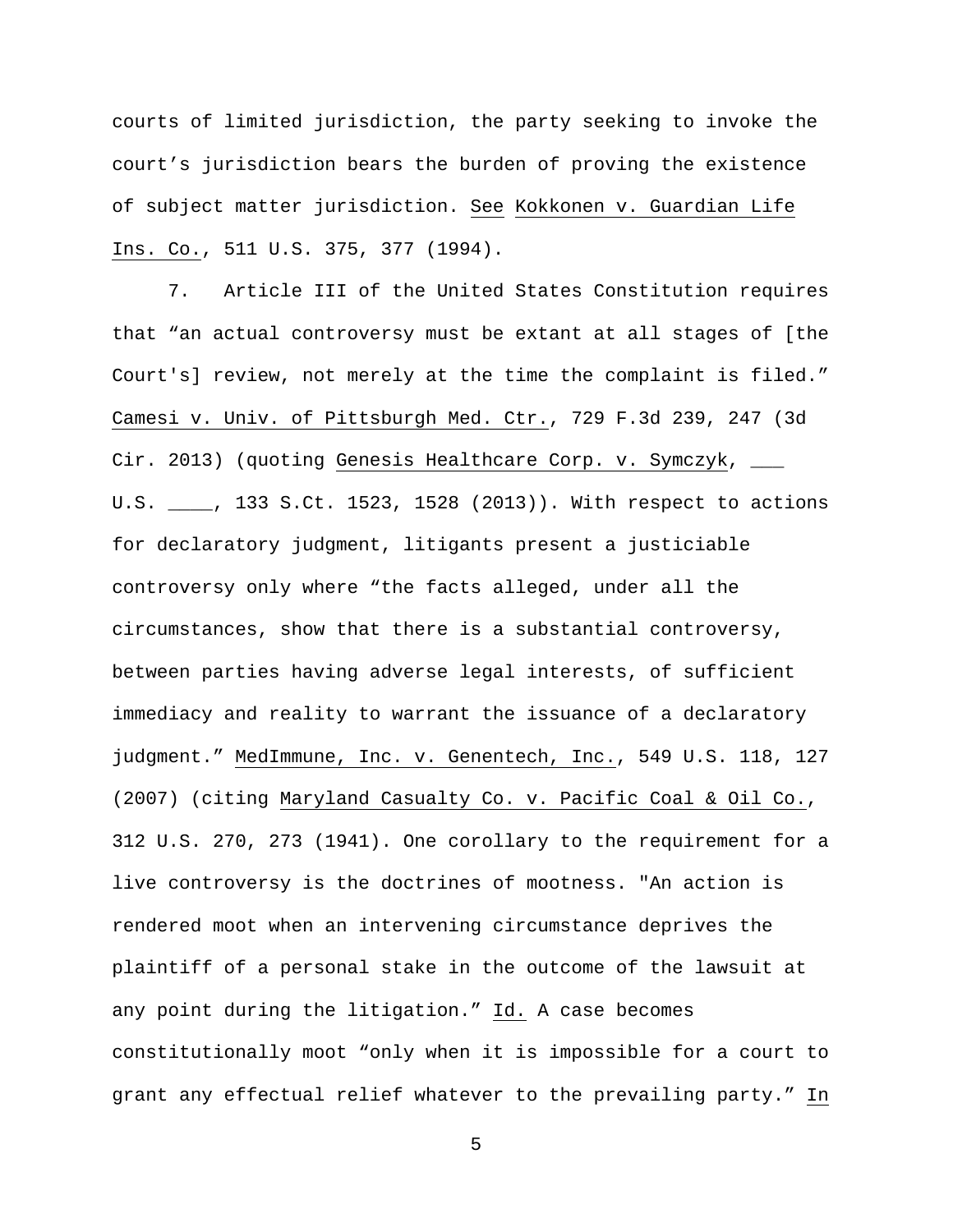re ICL Holding Co., Inc., 802 F.3d 547, 553 (3d Cir. 2015) (citing Chafin v. Chafin, -- U.S. --, 133 S.Ct. 1017, 1023 (2013)). "As long as the parties have a concrete interest, however small, in the outcome of the litigation, the case is not moot." Campbell-Ewald Co. v. Gomez, -- U.S. --, 136 S.Ct. 663, 669 (2016).

8. Pursuant to Rule 8(a)(2), Fed. R. Civ. P., a complaint need only contain "a short and plain statement of the claim showing that the pleader is entitled to relief." Specific facts are not required, and "the statement need only 'give the defendant fair notice of what the . . . claim is and the grounds upon which it rests.'" Erickson v. Pardus, 551 U.S. 89, 93 (2007) (citations omitted). While a complaint is not required to contain detailed factual allegations, the plaintiff must provide the "grounds" of his "entitle[ment] to relief", which requires more than mere labels and conclusions. Bell Atlantic Corp. v. Twombly, 550 U.S. 544, 555 (2007).

9. A motion to dismiss under Rule 12(b)(6), Fed. R. Civ. P., may be granted only if, accepting all well-pleaded allegations in the complaint as true and viewing them in the light most favorable to the plaintiff, a court concludes that the plaintiff failed to set forth fair notice of what the claim is and the grounds upon which it rests. Id. A complaint will survive a motion to dismiss if it contains sufficient factual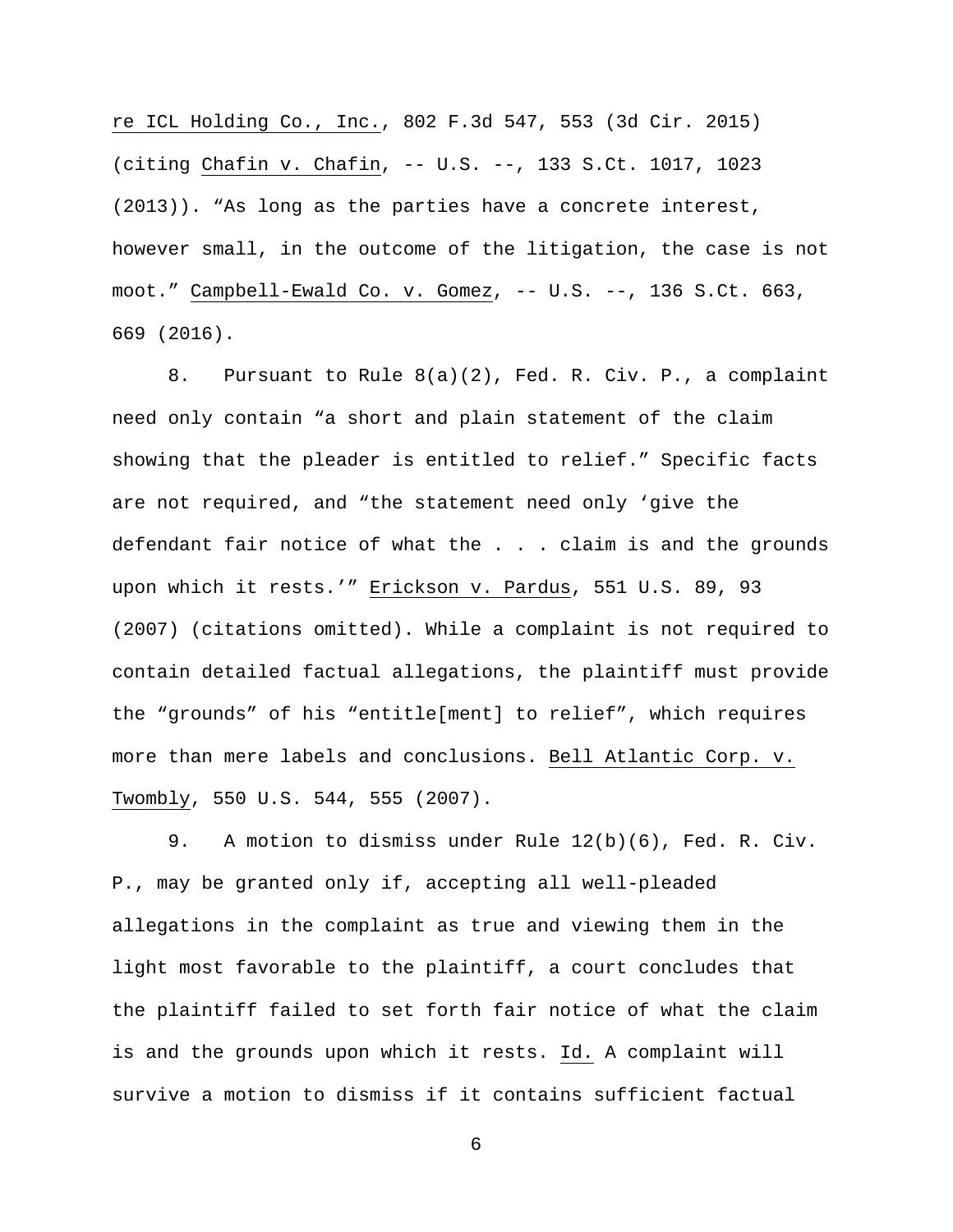matter to "state a claim to relief that is plausible on its face." Ashcroft v. Iqbal, 556 U.S. 662, 663 (2009). Although a court must accept as true all factual allegations in a complaint, that tenet is "inapplicable to legal conclusions," and "[a] pleading that offers labels and conclusions or a formulaic recitation of the elements of a cause of action will not do." Id. at 678.

10. **Discussion**. The Insurers argue again, as in their first motion to dismiss, that Plaintiff's declaratory judgment claims should be dismissed as moot, or in the alternative, because Plaintiff made voluntary payments to Nahshin, and that its bad faith claim should be dismissed for failure to state a claim. Plaintiff argues that the Insurers' arguments on the declaratory judgment claims seek, in effect, improper reconsideration of this Court's earlier Opinion, and that its developed allegations underlying the bad faith claim are sufficient.

11. Consistent with the undersigned's July 6 Order on the Insurers' first motion to dismiss, Counts I and II of the Amended Complaint continue to present justiciable, non-moot claims for relief seeking a declaration that the Insurers have a duty to defend and indemnify PSI in the Nahshin Action by, inter alia, reimbursing PSI for the cost of counsel and settlement. As this Court already found, with full knowledge that PSI had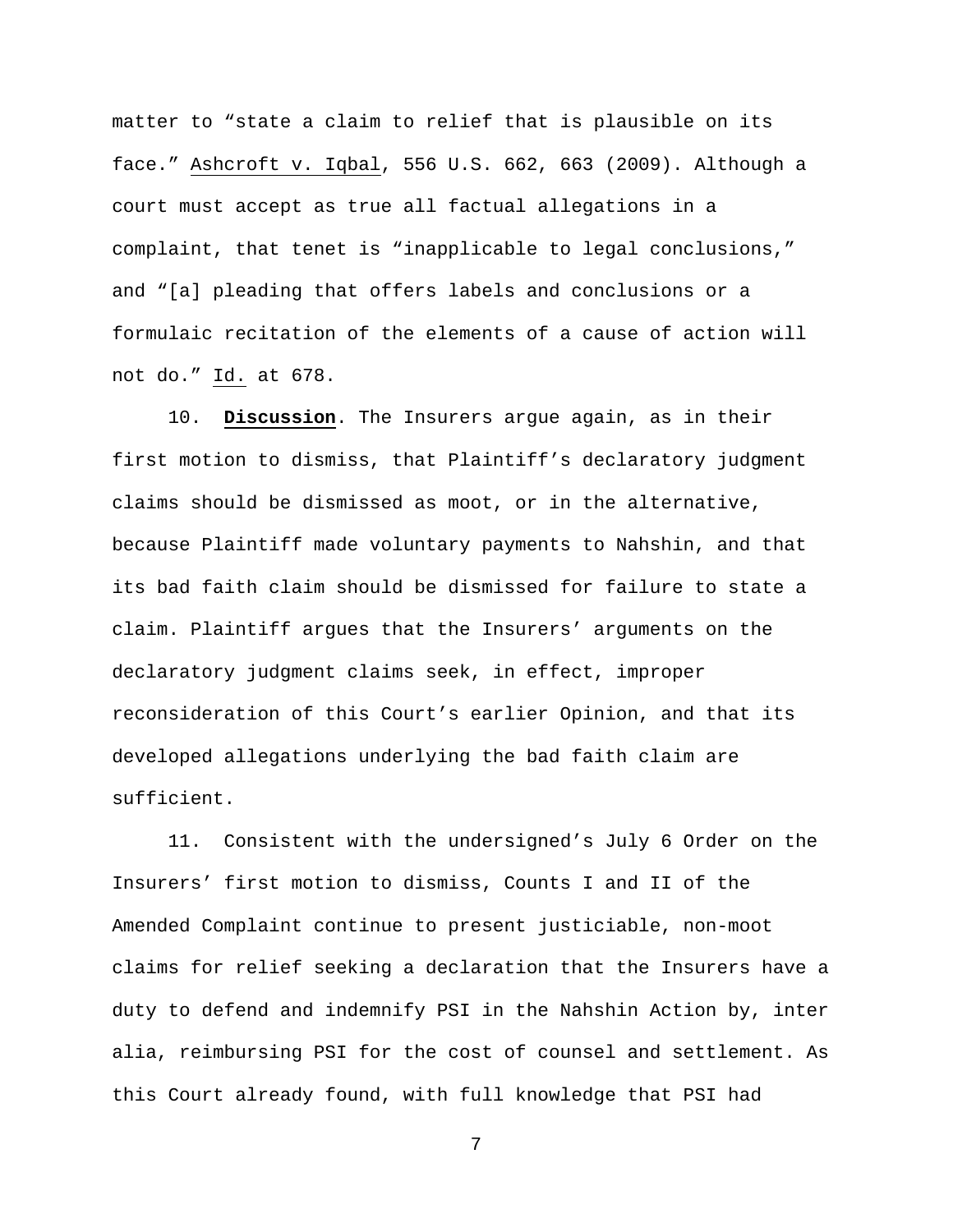settled the Nahshin Action, Plaintiff's request for a declaratory judgment is not moot because "[d]espite an earlier acknowledgement of the Insurers' duty to defend Plaintiff in the Nahshin Action, Defendants' inconsistent conduct leaves Plaintiff with a remaining personal stake in the answer to this question." Product Source Int'l, 2016 WL 3625544, at \*4.

12. The law of the case doctrine "limits relitigation of an issue after it has been already decided in an earlier stage of the same litigation." Krys v. Aaron, 106 F. Supp. 3d 472, 480 (D.N.J. 2015) (citing In re Continental Airlines, Inc., 279 F.3d 226, 232 (3d Cir. 2002)). The rationale behind the doctrine is that "a disappointed litigant should not be given a second opportunity to litigate a matter that has been fully considered by a court of coordinate jurisdiction, absent unusual circumstances." Hayman Cash Register Co. v. Sarokin, 669 F.2d 162, 169 (3d Cir. 1982). Such "unusual circumstances" include "situations in which: (1) new evidence is available; (2) a supervening new law has been announced; or  $(3)$  the earlier decision was clearly erroneous or would create manifest injustice." Public Interest Research Group of New Jersey, Inc. v. Magnesium Elektron, Inc., 123 F.3d 111, 117 (3d Cir. 1997).

13. Here, none of those circumstances apply: the allegations in the Amended Complaint surrounding these claims are unchanged from the original Complaint, the Court has no more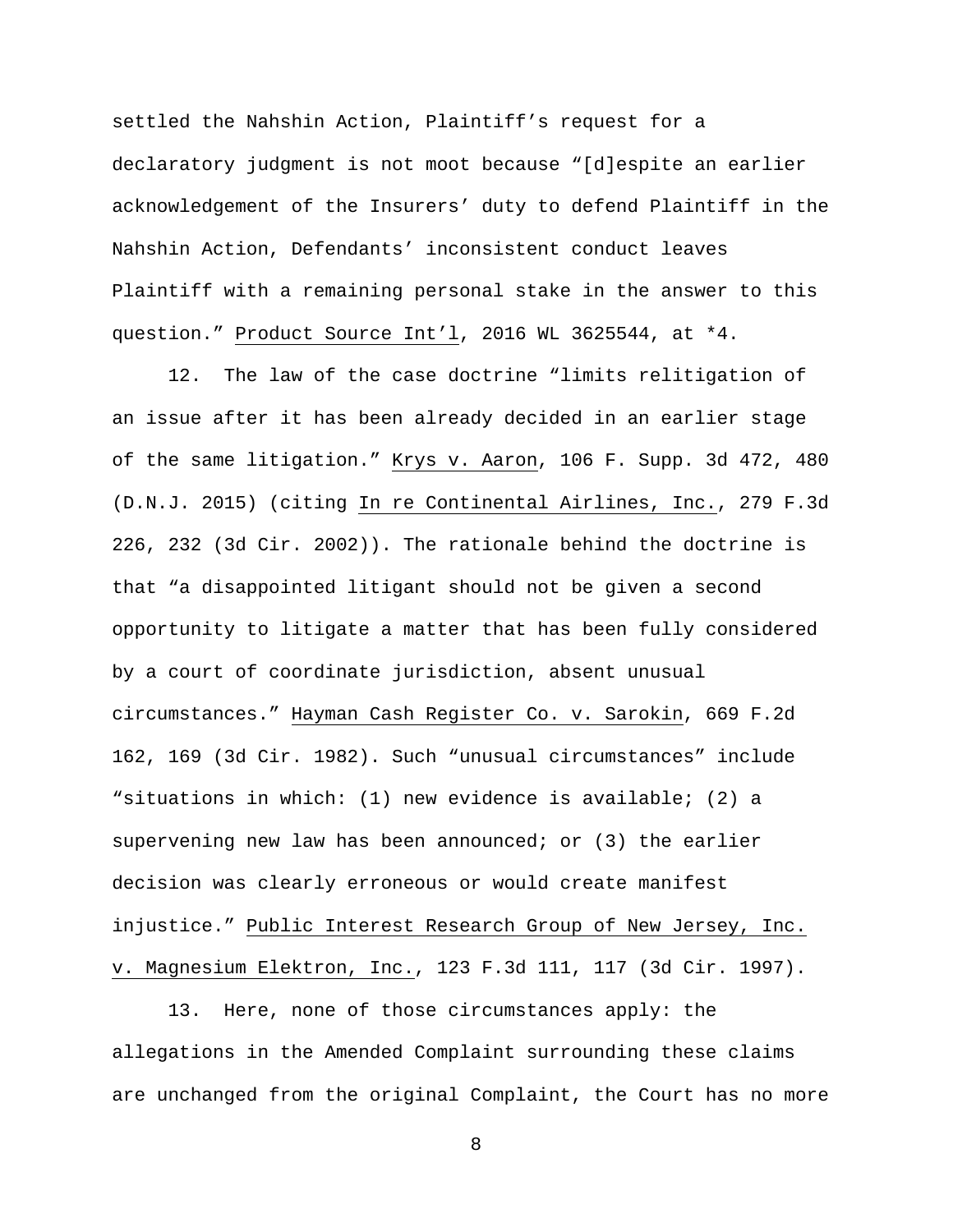or better information than it did in deciding the Insurers' first motion to dismiss, and there has been no change in the law. As Plaintiff points out, the Insurers' apparent acknowledgement of a duty to defend does not change the fact that "[f]rom the date the Complaint was filed to the December dismissal of the Nahshin Action at the appellate court, and through today, the issues of whether Insurers owed a duty to defend and indemnify PSI, and from what date to what date coverage existed, and how much coverage was owed, and the amount of counsel fees Insurers owed under N.J. R.  $4:42-9(a)(6)$ ... [are] all issues still need[ing] resolution." (Plaintiff's Opposition Brief [Docket Item 41] at  $6.$ )<sup>2</sup> In fact, the Insurers' alternative argument that PSI's voluntary payments to Nahshin are not covered by its policy belies this active dispute over the extent, if any, of coverage for litigation costs and settlement. Because the Court sees no reason to disrupt the law of the case, and because Plaintiff's requests for declaratory judgment touch on live disputes between PSI and the Insurers,

 $2$  Furthermore, insofar as the Insurers argue that their duty to reimburse PSI is moot because there were never damages awarded against it in the Nahshin Action, the Court rejects the Insurers' position. The Amended Complaint alleges – which allegations the Court must accept as true at this stage of the litigation – that the policy obligates the Insurers to pay "any judgment or settlement that may result." (Am. Compl. ¶¶ 49, 56.)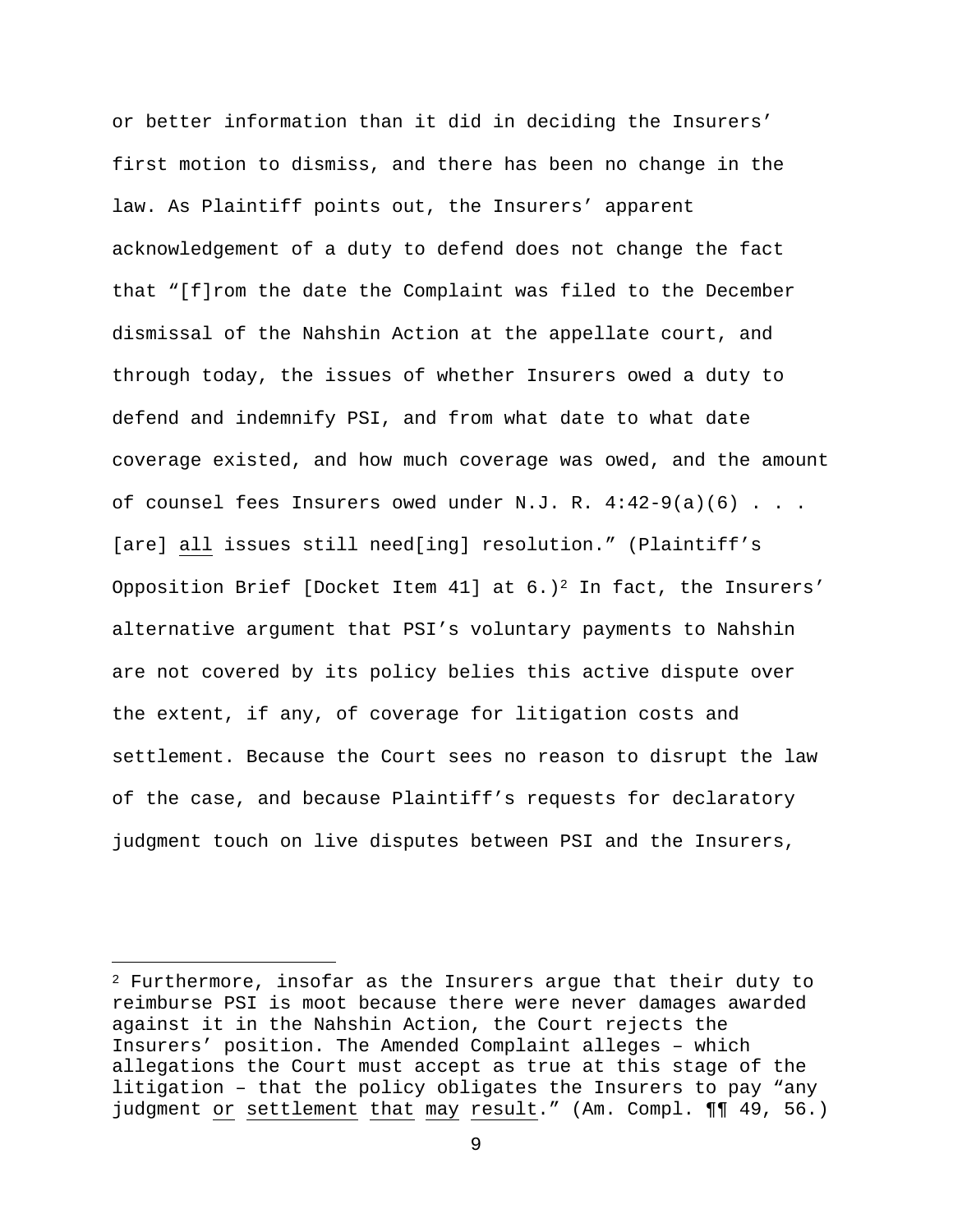the Court will deny the Insurers' motion to dismiss on the basis of a lack of jurisdiction.<sup>3</sup>

14. Next, the Insurers argue that Plaintiff's request for reimbursement should be dismissed because the settlement in the Nahshin Action constitutes a "voluntary payment" not covered by insurance. Plaintiff argues that allegations in the Amended Complaint make the voluntary payment doctrine inapplicable at this stage of the litigation because it would not have engaged in settlement discussions with Nahshin if the insurers had defended and indemnified PSI as they had promised.<sup>4</sup>

i

<sup>&</sup>lt;sup>3</sup> The Court notes the Insurers' representation (Def. Br. at 13) that they "have acknowledged a duty to reimburse Plaintiff's reasonable and necessary costs incurred in the defense of potentially covered claims . . . [and] stand ready to stipulate their acknowledgment in this regard subject to rights of allocation under applicable New Jersey law." These acknowledgments have not been consummated by action. Until the Insurers take steps to fulfill their duty to reimburse – or, until the parties actually litigate what costs are reimbursable under the policy – the Court finds there is still a live dispute.

<sup>4</sup> Plaintiff also argues that this new basis for dismissal violates Federal Rule of Civil Procedure 12(g)(2). Rule 12(g)(2) provides that "a party that makes a motion under this rule must not make another motion under this rule raising a defense or objection that was available to the party but omitted from its earlier motion." The voluntary payment defense was unavailable to the Insurers at the time of their first motion to dismiss: the original Complaint alleges that settlement negotiations in the Nahshin Action were "continued" or "ongoing," and it was only in Plaintiff's Opposition Brief to the first motion to dismiss that PSI represented, in this case, that it had settled the Nahshin Action. Accordingly, because this defense arises solely from allegations new to the Amended Complaint, Rule  $12(q)$ does not bar the Insurers' point of argument.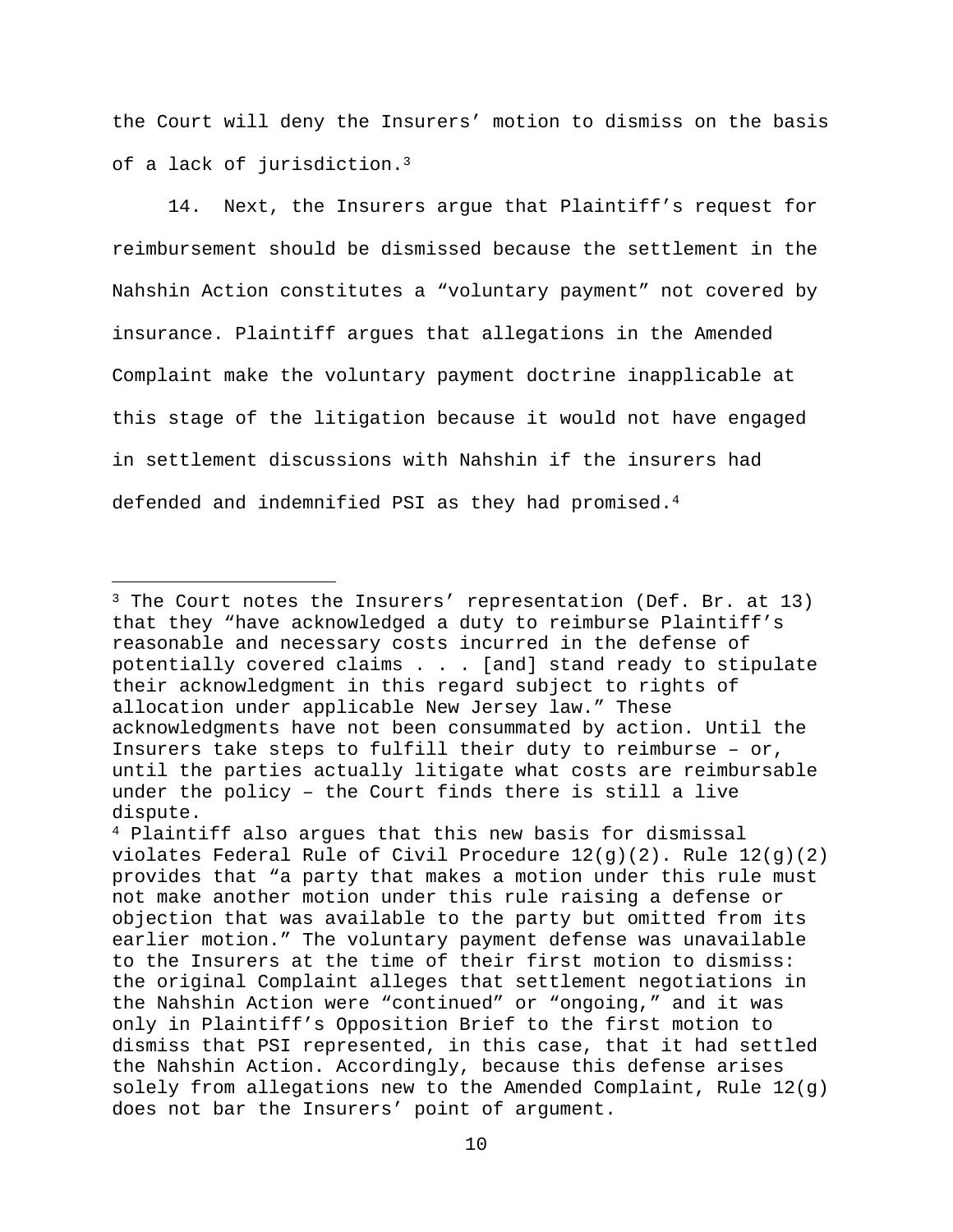15. The common law voluntary payment rule "provides that 'where a party, without mistake of fact, or fraud, duress or extortion, voluntarily pays money on a demand which is not enforcible against him, he cannot recover it back.'" In re New Jersey State Bd. of Dentistry, 423 A.2d 640, 643 (1980). Under New Jersey law, an insurer may disclaim coverage for voluntary payments made only where it can show "appreciable prejudice" from such payments. Resolution Trust Corp. v. Moskowitz, 868 F. Supp. 634, 640 (D.N.J. 1994) (discussing Solvents Recovery Service of New England v. Midland Ins. Co., 526 A.2d 1112 (N.J. App. Div. 1987)).

16. In any case, the Court cannot determine, on the pleadings alone, whether PSI's settlement with Nahshin was truly voluntary or necessarily made under economic duress; whether PSI acted under a mistake of fact when it relied on the Insurers' acknowledgment of their duty to defend and indemnify PSI in the Nahshin Action; or whether, and how, the Insurers were "appreciably prejudiced" by PSI's settlement. "Application of the voluntary payment rule cannot be resolved on a motion to dismiss, where the complaint does not establish whether the plaintiff's payment was truly voluntary and made without mistake of fact." Rickenbach v. Wells Fargo Bank, N.A., 635 F. Supp. 2d 389, 395 (D.N.J. 2009). The Court therefore declines to dismiss Plaintiff's claim under the voluntary payment rule, without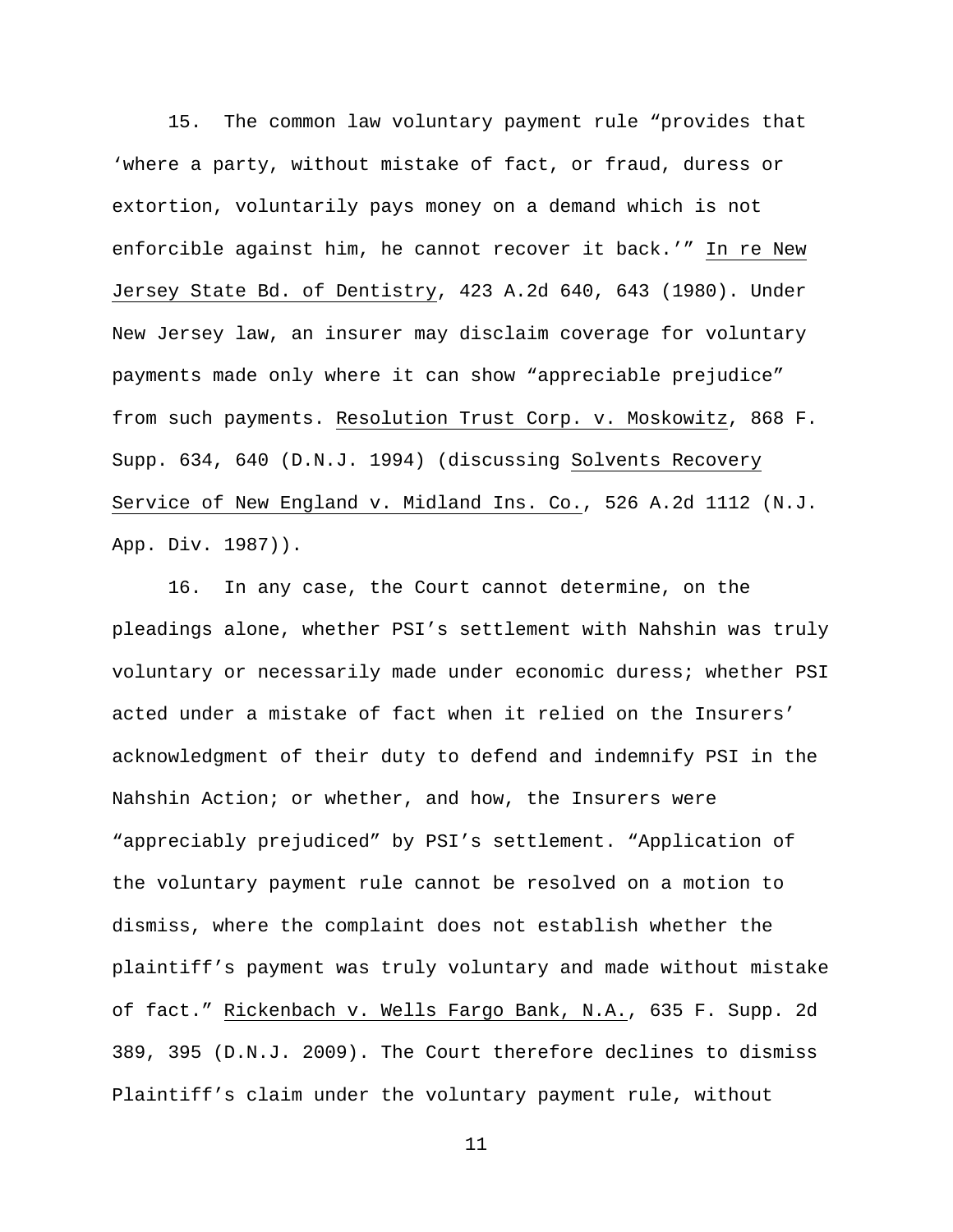prejudice to the Insurers' ability to raise such an argument on a motion for summary judgment.

17. Finally, Count III of the Amended Complaint, for insurers' bad faith, now adequately states a claim for relief. Under New Jersey law, "To show a claim for bad faith, a plaintiff must show the absence of a reasonable basis for denying benefits of the policy and the defendant's knowledge or reckless disregard of the lack of a reasonable basis in denying the claim." Pickett, 621 A.2d at 453 (citing Bibeault v. Hanover Ins. Co., 417 A.2d 313, 319 (R.I. 1980)). This Court previously found that the original Complaint, containing barer assertions of fact than the current Amended Complaint, adequately alleged the first part of a claim under Pickett, and sees no reason to now disturb that finding that is now law of the case.<sup>5</sup> Accordingly, the Insurers' motion to dismiss Count III requires this Court to determine only whether Plaintiff has plausibly alleged factual grounds that the Insurers acted with "knowledge or reckless disregard of the lack of a reasonable basis in denying the claim."

i

<sup>5</sup> As before, in finding that this element has been adequately pleaded in the Complaint, the Court expresses no opinion on the merits of these allegations, or whether Plaintiff could actually establish on summary judgment that no factual issues exist as to its entitlement to insurance benefits under these policies.